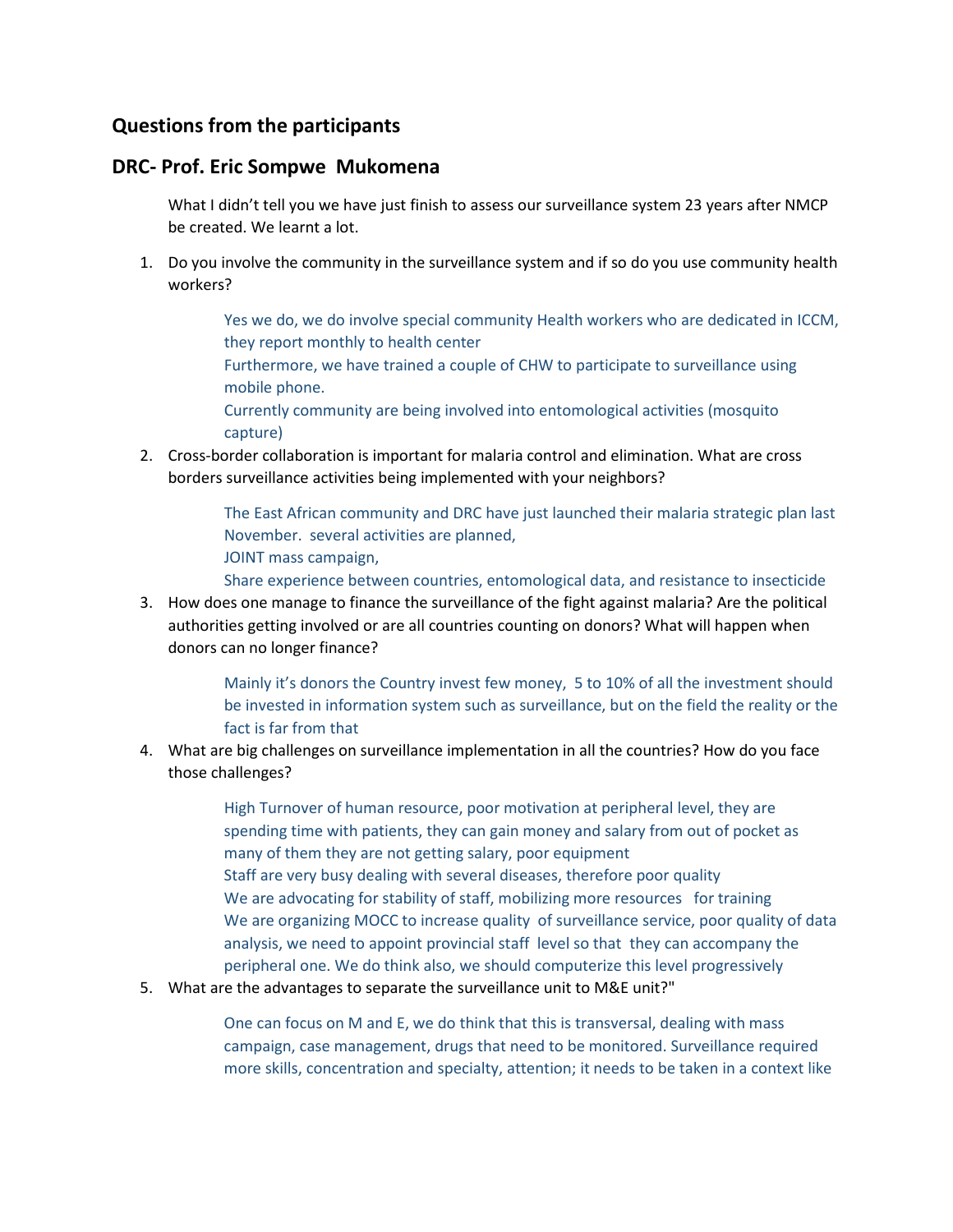DR Congo so that staff at central level can be focused on pure surveillance, not mixing it with M and E

How should we manage with: drugs, insecticide, cases, deaths, entomological, environment, meteorological data ….. surveillance mix M and E ??????

6. We often see discrepancies between data for malaria variables in paper registers compared to what is in the surveillance system e.g. DHIS2 database. Noted that there may be several reasons for this e.g. reporting lags, incomplete tallying etc. and interventions to address each issue may be different. What types of interventions have you supported to address this accuracy issue?"

> A monthly meeting between all district staff, this meeting will be hold on the supervision of provincial skilled staff , but we do think also we should computerize health facilities reporting

# **Rwanda – Dr. Aimable Mbituyumuremyi**

1. How does one manage to finance the surveillance of the fight against malaria? Are the political authorities getting involved or are all countries counting on donors? What will happen when donors can no longer finance?

> The Government of Rwanda is supporting some activities related to surveillance including the National Reporting System (HMIS, SISCOM, RapidSM) and also financially supports Entomology and Drug Resistance, Meteo Sites. Of course, USAID, GF and WHO support some activities

- 2. What are big challenges on surveillance implementation in all the countries? How do you face those challenges?
	- No National Malaria Specific Surveillance guidelines
	- No early warning, early detection, and response system in place
	- No real time data and stratification of data from cell level to help detect any outbreak and provide Rapid Local Response (Some key data Only come at the end of the month while response should come on time)
	- No individual data in current reporting systems but soon we are digitalization the Community Package
	- Still in Malaria control phase, and some interventions may not be appropriate right now
	- Availability of real-time data from the sector/village level for use in real-time decision making or in outbreaks/epidemics (Rapid Local Response should come on time)
	- Financial gaps to design, test and implement community-based surveillance in special settings
- 3. Cross border, collaboration is very important. What do you think about that, as we are your neighbors?

Currently Rwanda is working with EAC Partner States and DRC through the Great Lakes Malaria Initiative (GLMI) whereby we have a regional Strategic Plan 2021-2025 for cross border collaboration in malaria response.

Noting that our countries share the same risk factors for malaria, having almost the same context but mainly considering that mosquitos and people can cross borders with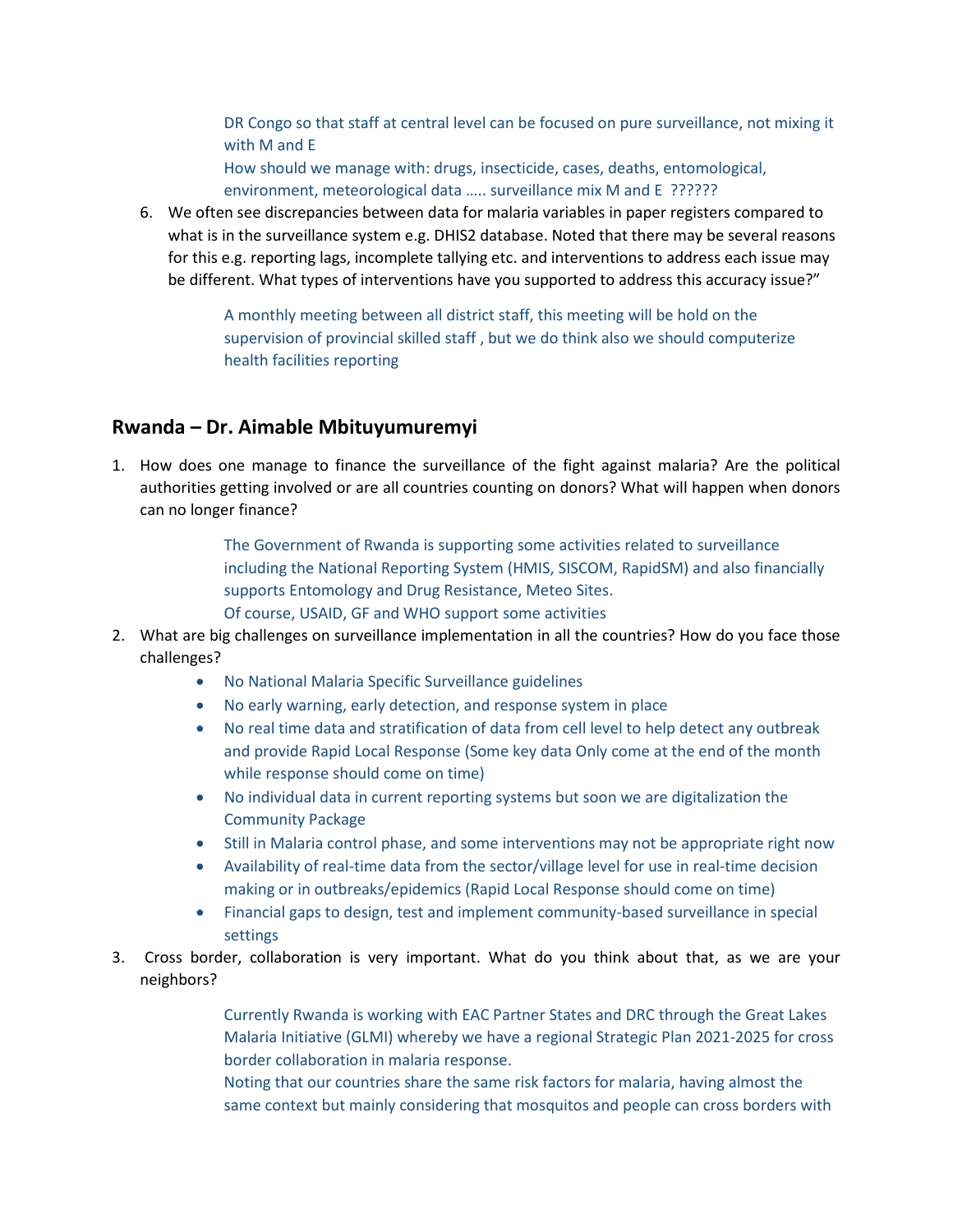either insecticide or drug resistance across the region, working as region is very key and having a regional surveillance system or at least data sharing will help addressing malaria if we want to reach malaria elimination in the region and in Africa. Currently we are putting in place Cross Border Health Posts that will support Surveillance component of the regional strategic plan.

4. Rwanda, what platform are you using for reporting?

Depending on the type of report, we have different platforms (HMIS using DHIS2, we have eLMIS for Health Commodities, we have RapidSMS using Mobile Phone)

5. Rwanda, are you implementing case classification? If yes, are there any interventions focusing to reduce cases importation like at the borders or community efforts?"

> Not yet implemented. Still in Malaria Control Phase but considering the currently trends where 18 of 30 districts including those on border are below 100 cases per 1000 per year as incidence, we plan to start community based surveillance through Community health workers and implement case classification in targeted villages with possibility to detect imported cases

- 6. We often see discrepancies between data for malaria variables in paper registers compared to what is in the surveillance system e.g. DHIS2 database. Noted that there may be several reasons for this e.g. reporting lags, incomplete tallying etc. and interventions to address each issue may be different. What types of interventions have you supported to address this accuracy issue ?"
	- We have created dashboards in our HMIS comparing different variables (examples: Positive Cases and number of blisters dispensed at each health facility. When we see any discrepancy, we call the site or go there to check the issue through targeted DQA.
	- We organize regular DQA visits on quarterly basis and check both registers and systems
	- ISS-DQA (Integrated Supporting Supervision-DQA) are also organized every six months as per GF recommendation to check the quality of data
	- Data Quality Reviews and Data Validation Meetings are organized by Health Facilities as well

## **Zanzibar – Ms. Raya Ibrahim**

1. Entomological monitoring is a component of overall malaria surveillance. What is program routine entomological indictors being collected and how is this information used to support case based surveillance (CBS) and response?

> ZAMEP started to implement routine entomological surveillance since 2005, where indicators such as vector species composition, susceptibility status of vectors to insecticides, vector behaviour; resting, feeding, biotype (indoor and outdoor), residual effectiveness of sprayed insecticides and the vector infection rates. These results have been used to guide the selection of insecticides for IRS, the insecticide resistance monitoring helped the development of insecticide mitigation plan which is now used to help response to resistance. Moreover, prioritize where to focus more in vector control efforts like LLINs and larviciding when the resources are limited.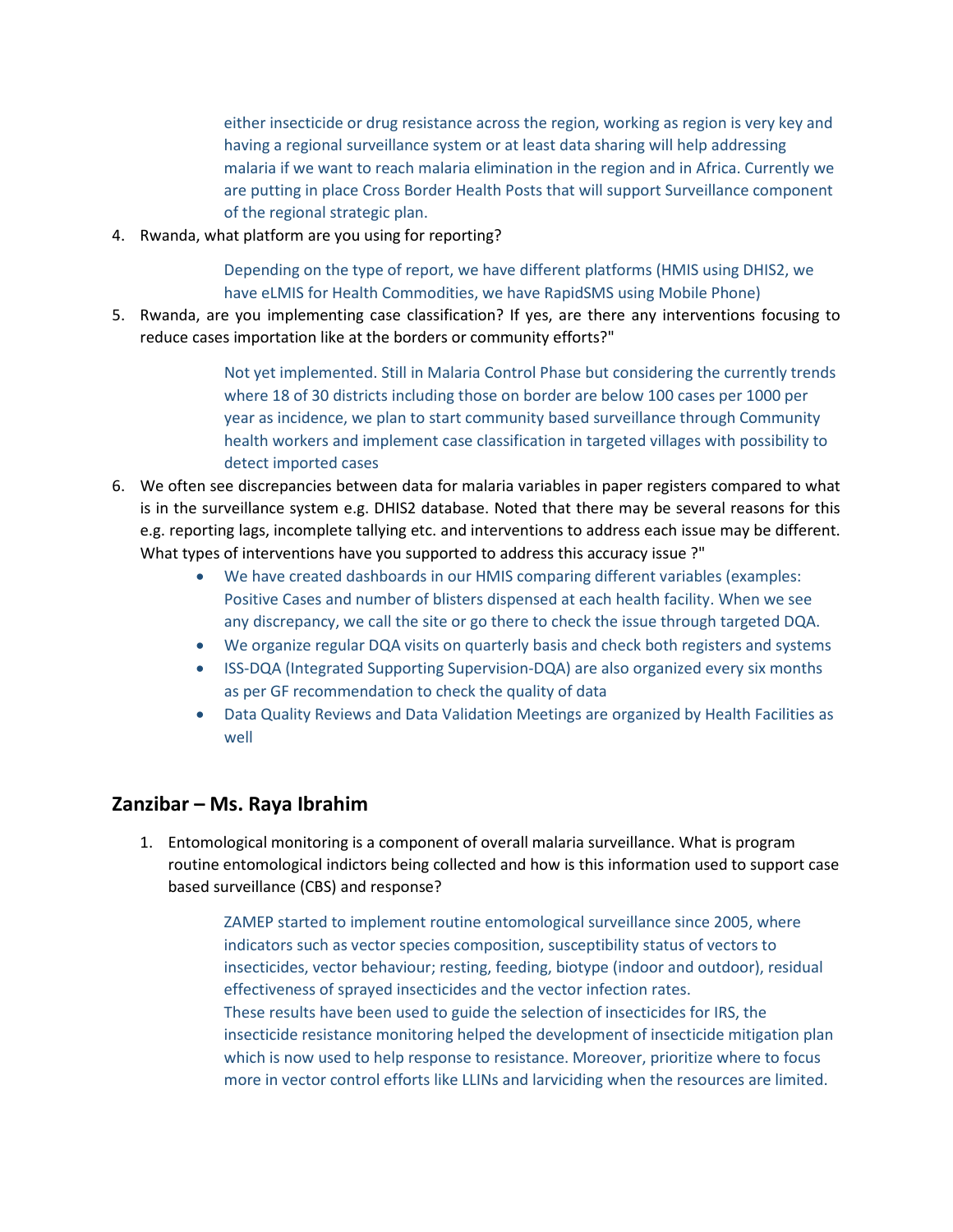Furthermore, the way we implement surveillance in Zanzibar; Epidemiological (CBS) and entomological part and parcel. The CBS repots cases with some indications of continued transmission with a notification to entomology team who will go and investigate in detail. When the transmission is confirmed, both case management (ACD and entomology) and SBC interventions are activated effectively as the response.

2. How does one manage to finance the surveillance of the fight against malaria? Are the political authorities getting involved or are all countries counting on donors? What will happen when donors can no longer finance?

> Zanzibar being a developing country was never possible to prioritize such resource demanding intervention specifically only to malaria. It has been a great heart of the PMI to first supported technically and later financially building into such a robust malaria surveillance the Islands. It should be noted that, PMI has also been a good partner to advocate and to ensure positive uptake by heads of states and politicians in such manner everyone is getting on board to strengthen, support and rely on surveillance outputs for decision-making. Government however been to facilitation on HR, infrastructures, and positive response to the given supports. On the same note, government has also been using local government setups to somehow reduce costs of implementing malaria surveillance as well as emphasizing the importance of quality data and use which is targeted to automatically in built into improve the ownership.

3. What are big challenges on surveillance implementation in all the countries? How do you face those challenges?

> I would reference Zanzibar as I still believe that most of these countries shares the same positions.

- One being the funding, if no funding, then there are very low chance to implement a meaningful surveillance. Meaningful referrers to the one which can be used to illustrate findings that could being helpful for decision-making.
- Knowledge and skills, is part of the challenges, most countries they lack epidemiological appliance in implementing health services
- As surveillance becomes more robust when is built into digital world, at most countries the IT landscape, knowledge and skill is limited, hence relaying on very high costing plans to manage the system and therefore reach at unthinkable cost-ranges and therefore no courage of support is obtained.
- Political will, although Zanzibar is far beyond that, but if I can recall, even before the implementation of surveillance, it was hard to get even tiny reflection of support to surveillance, though I believe if also like SBC, with time things changes
- Follow-up of the implementation, outputs and feedback/motivation have always been the keys to improve surveillance and without them surveillance results become less important.

To address most of these challenges, the focus should be in creating a continued mechanism for capacity building in all areas technically, knowledge, skills, awareness and practices

Implementation should always focus on engagement and improve ownership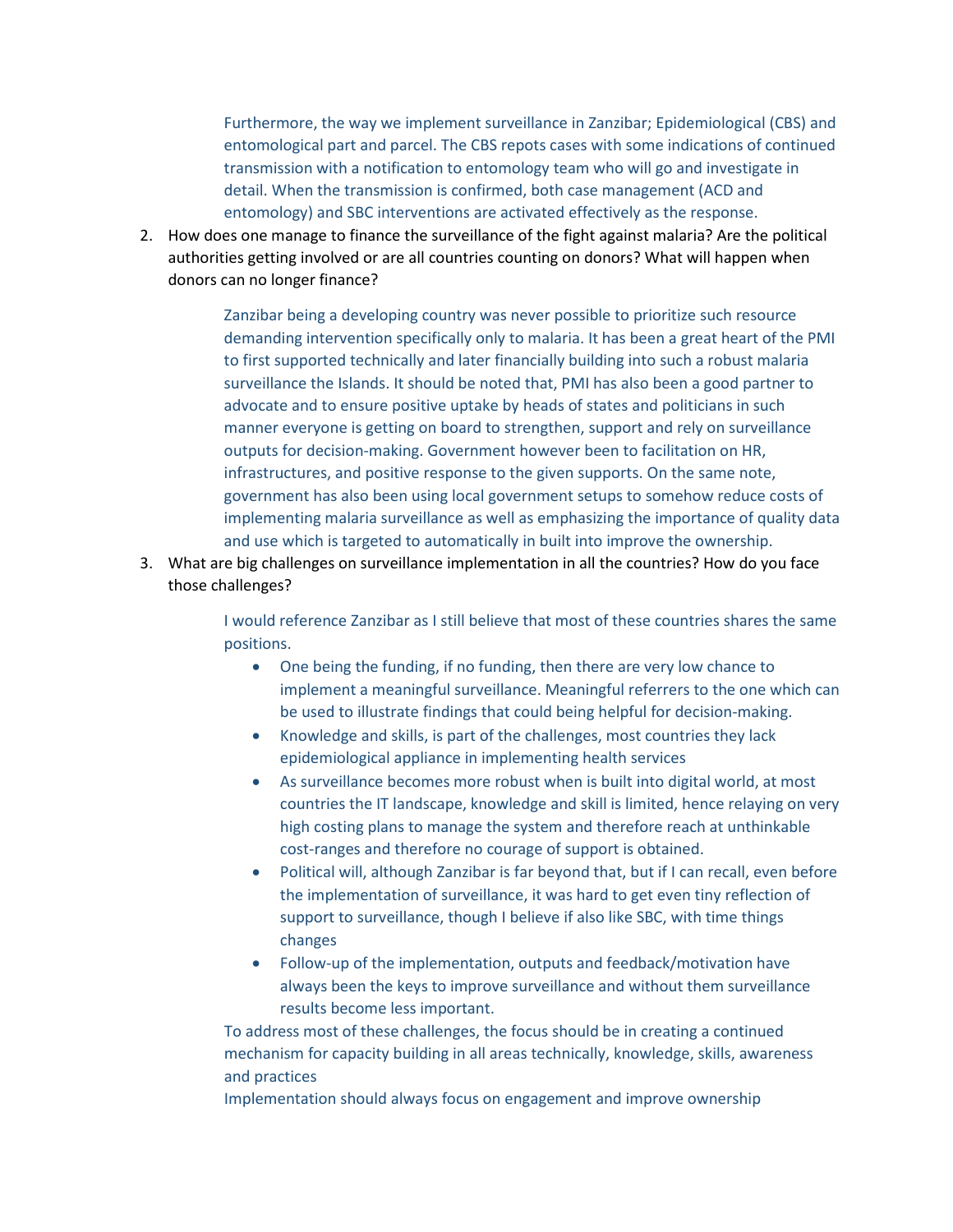Creating political will and participation to reach a level such as a national agenda and off cause advocate for resources

Feedback and application of targeted information dissemination weekly, monthly, quarterly etc.

4. Was there any effect on data quality (completeness, timeliness, accuracy) when country shifted from a parallel to an integrated system?

> In Zanzibar, it was not like integrating to two systems that were doing the same job, but it is somehow like an integration to complement missing part/component on NATIONAL SYSTEM. Therefore, is kind of reaching to a comprehensive system will all important component s. DHIS2 had only health facility data, and CBS has few of facility and most of the community data including cases and foci classification. Therefore, was to combine those data into national system.

The same intervention from the introduction to date, there has been to kinds of approaches to look into surveillance.

- Surveillance system performance which including completeness, timeliness, accuracy. Daily weekly, monthly data reviews, heath facility visits and supervisions of CBS field staff, data verification evens, two weeks data cleaning even have been in practice to achieve data quality, but
- How are these information help the programme move through next steps in malaria elimination. Therefore the focus to ensure the utilization of surveillance data for operational and programmatic decision-making.

#### **Madagascar – Ms. Andriamanohisoa Manitra**

1. How does one manage to finance the surveillance of the fight against malaria? Are the political authorities getting involved or are all countries counting on donors? What will happen when donors can no longer finance?

> Following the policy of the Malagasy Ministry of Public Health, the program tends towards the empowerment of local authorities as well as the ownership and accountability of all actors, especially at the operational level. This implies a real transfer of power, autonomy and decentralization of resources at the operational level for a timely and more effective response.

However, the Government of Madagascar also contributes to the program through infrastructure development, staff salaries, continuing education and other operating costs.

For the NMCP, the National Strategic Plan (NSP) Operational Plan for malaria control and Elimination is a consolidated document that includes all Malaria funds, including monitoring: Global Fund, USAID/PMI, WHO, UNICEF, State and others donors. The management of financial resources within the program is governed by a procedure manual validated by all the partners. The NMCP also allocates resources at the decentralized level (regions, districts) to ensure smooth and effective implementation. It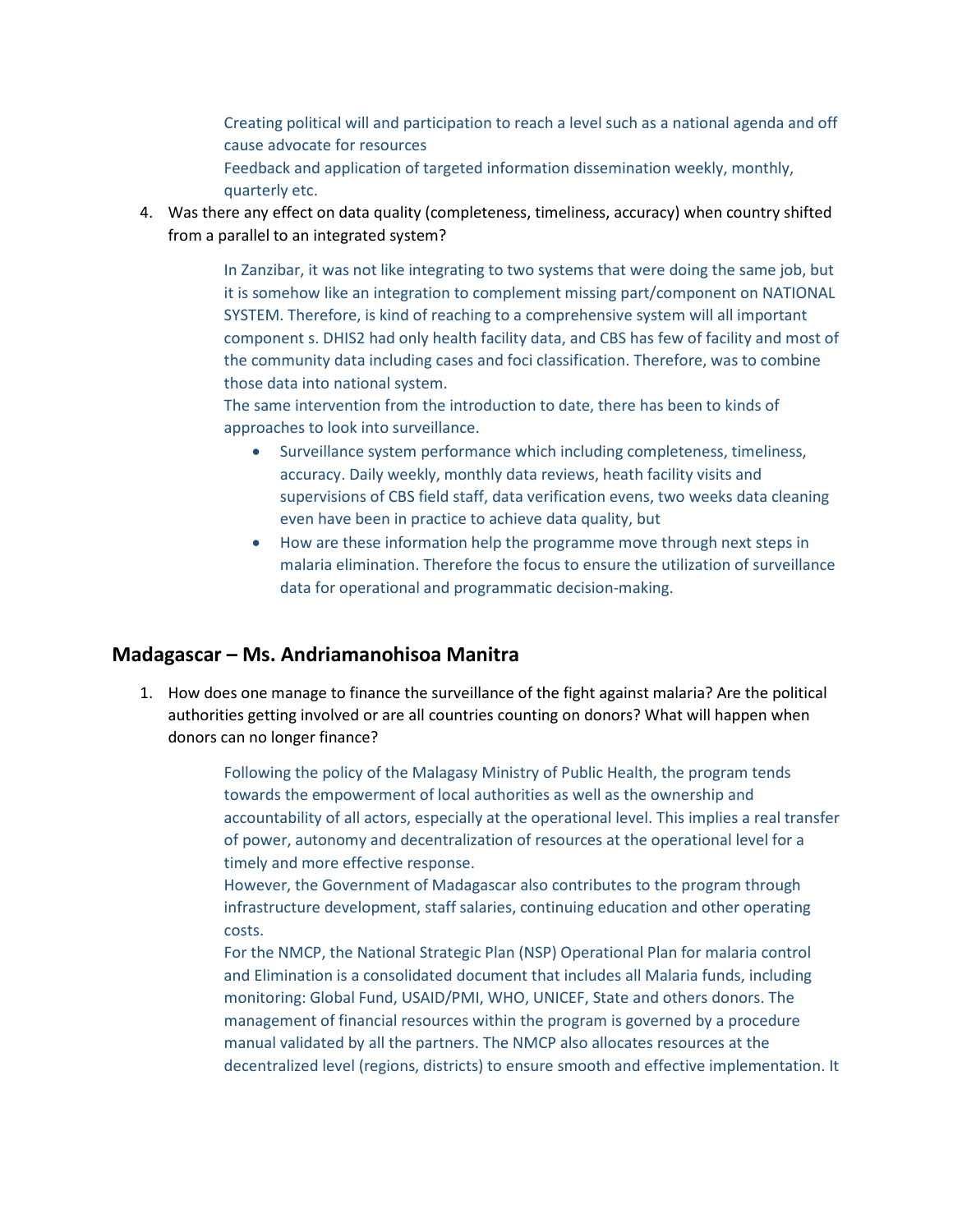also provides technical and logistical support to the regions for the implementation of strategies at peripheral levels

Strengthen leadership, management and coordination capacities at all levels. It involves approaches geared towards improving program management, both at central and peripheral levels in order to achieve the objectives set by each service delivery area. The pillars of surveillance activities include strengthening partnership, program coordination unit, and the grant management capacity at all levels.

- 2. What are big challenges on surveillance implementation in all the countries? How do you face those challenges?
	- Challenges include strengthening epidemiological surveillance system for malaria, preparedness and response to epidemics at the national level and strengthening elimination strategies. The main challenges to be met are as follows:
		- Timeliness of surveillance data for timely decision-making;
		- Extension of integrated electronic surveillance;
		- Availability of disease preparedness and response strategy at all health districts;
		- Effective implementation of investigations and responses by peripheral actors;
		- Strengthening health surveillance at the community level;
		- Scale-up of National malaria elimination plan, in all districts in the elimination pathway;
	- Integrated malaria vector management as a vector control activity in elimination districts, where the MID and CAID campaign are no longer eligible. In Madagascar, the epidemiological surveillance of diseases with epidemic potential, including malaria, is the responsibility of the Ministry of Public Health. The surveillance system put in place is made up of tools, procedures, personnel and structures producing information on malaria. Priority interventions mainly aim to ensure coordinated management at all levels, to ensure rapid and efficient management of every single case, to protect populations at risk through vector control interventions. The timeliness of responses depends on the effectiveness of the surveillance system to detect, notify, investigate, record to respond to each case.
	- Specific control strategies at elimination zones have been adopted with priority interventions aiming at strengthening malaria elimination system at all levels and the improvement of surveillance and response following the notification of index cases. Key related activities are as follows:
		- o Biannual meeting of the National and Peripheral elimination Technical Working Group (GTT) for;
		- o Regular Clinical OTSS (Outreach Training Supportive Supervision);
		- $\circ$  Semi-annual mentoring and coaching of Community Workers' elimination activities-related by health workers
		- o Technical support for Integrated Vector Management (IVM) and reward of deserving households;
		- o Electronic stock management at all levels;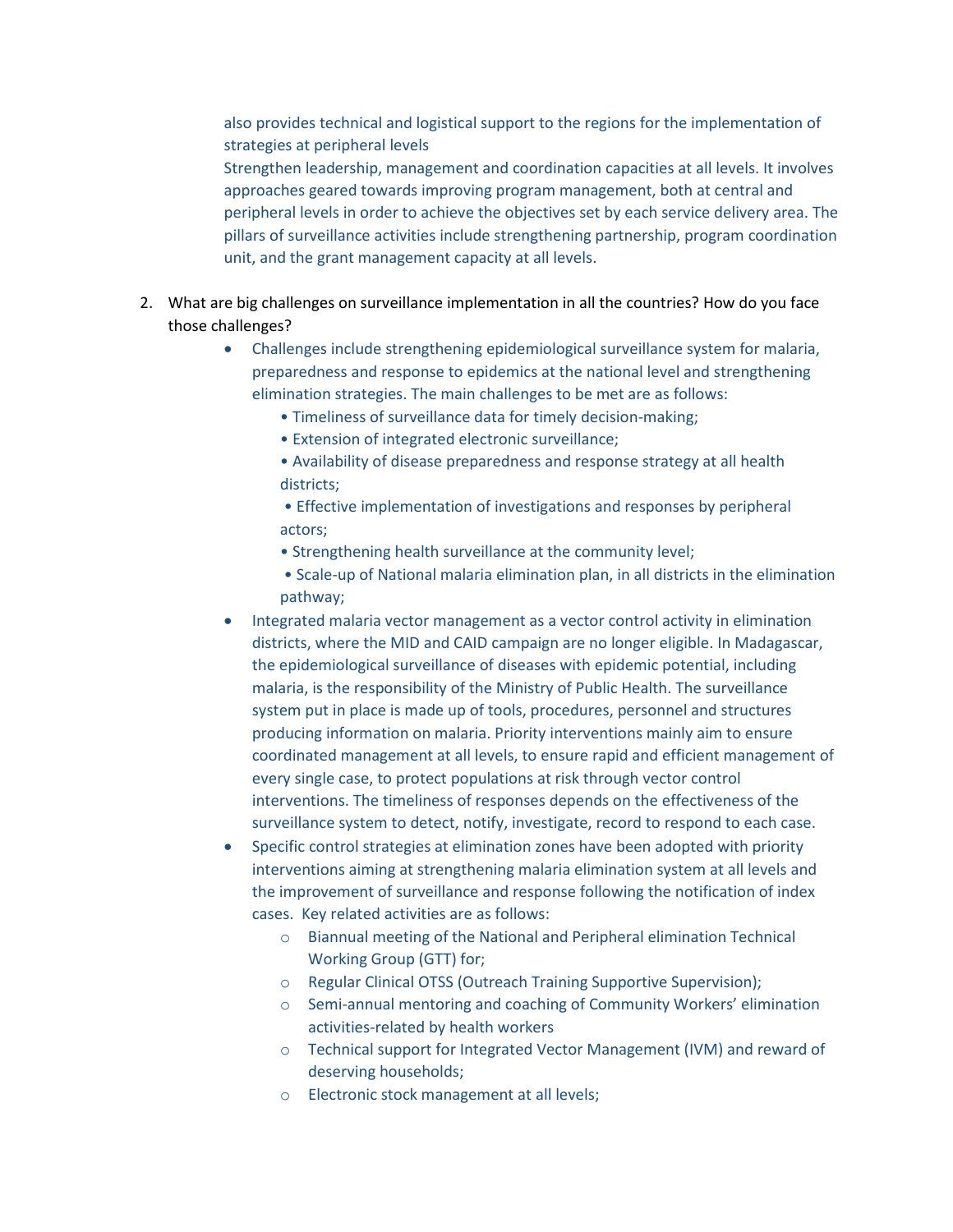- o Surveillance and investigation (epidemiological, parasitological, entomological);
- o Advanced or Focused elimination strategy + Microstratification and identification of population at high risk of malaria.
- 3. We often see discrepancies between data for malaria variables in paper registers compared to what is in the surveillance system e.g. DHIS2 database. Noted that there may be several reasons for this e.g. reporting lags, incomplete tallying etc. and interventions to address each issue may be different. What types of interventions have you supported to address this accuracy issue?"

The NMCP, through regular meetings, was able to discuss critical data quality issues with partners and to propose possible solutions. Emphasis has also been placed on the use of data through the development of quarterly Malaria bulletins, which can be seen as a mean to disseminate malaria information and to promote data use for decision-making. The rollout of integrated supervision and RDQA in the targeted districts may have as well contribute in improving data quality at the operational level, and therefore promote data use for evidence-based decision-making. The main challenges remain the availability of an integrated and high standard malaria database into DHIS2 platform as well as the decentralization of integrated supervision and RDQA.

The major challenge remains the strengthening of the Program monitoring and evaluation system at all levels to ensure quality data. Improved data management and dissemination at all levels is key for measuring Program achievements, the impact of interventions, as well as building confidence the generated data. To achieve this, the following activities are undertaken: supervision and quality control of data at the peripheral level, operationalization of the coaching system at regional level, development and dissemination of quarterly malaria bulletin. The review of regional technical teams: Regional Technical Assistant (ATR), Regional Accounting Manager (GCR), Regional Malaria Manager (RPR) is key in order to ensure proper data management and use.

Strengthening CSBs services through regular Outreach Training Supportive Supervision, clinical OTSS has improved the reporting rate and disease response activities at districts level.

#### **WHO – Dr. Elizabeth Juma**

1. Without the input from community level data will be incomplete due to the difficulty of accessing care early. In many African setting CHWs only address malaria in under five years old children How is WHO AFRO encouraging the expansion of CHW roles to test and treat all fever cases not only those in under fives

> WHO has guidelines for implementing interventions at community level. Each country determines what package can be implemented and the appropriate information collection tools. For malaria, there is the joint WHO/UNICEF guideline on iCCM. You do not only have to target <5 for community interventions. Rwanda provides community case management for malaria for all ages at community level. The MoH/Programme has to determine and make a strategy for community health services.